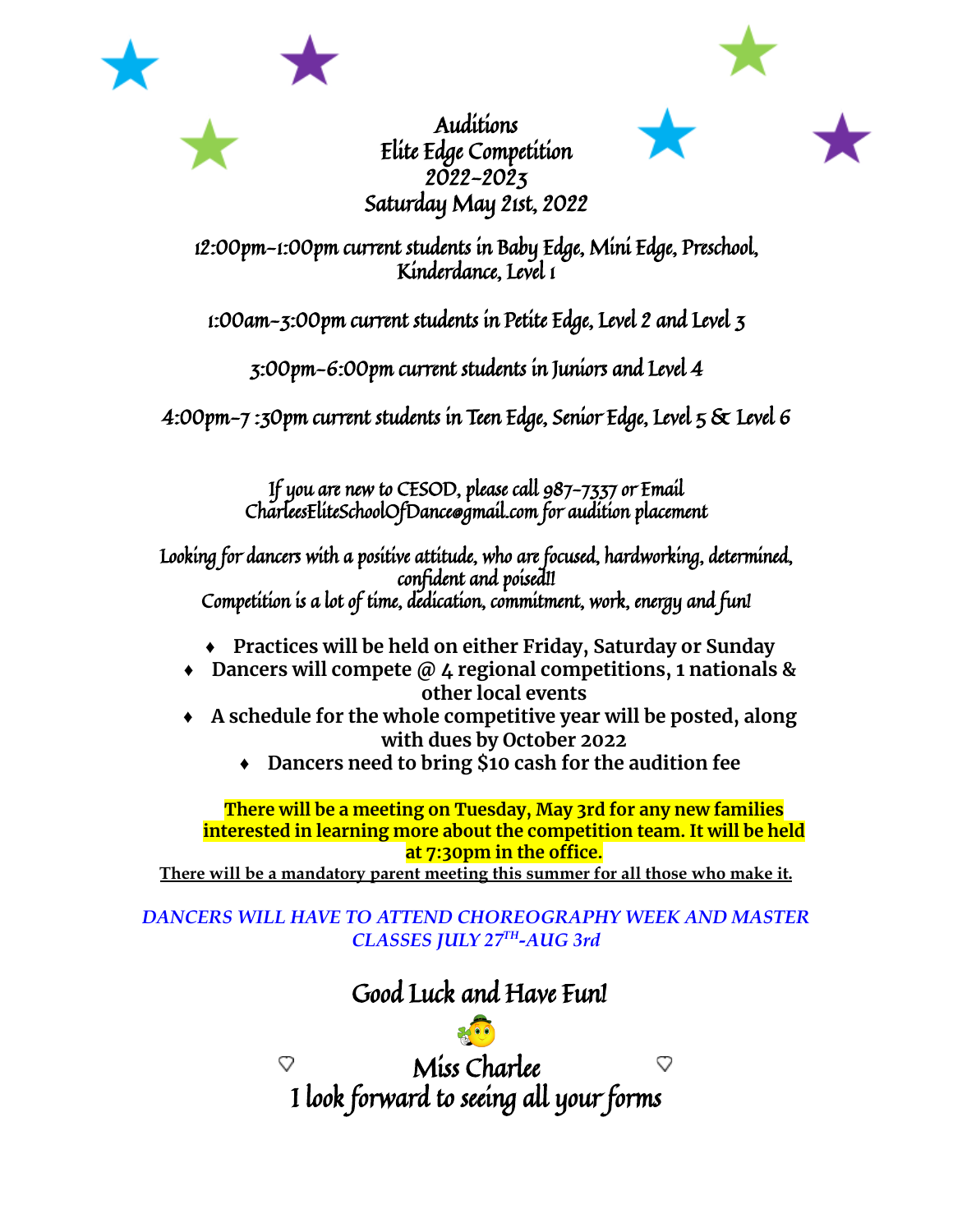**2022-2023 Elite Edge Competition Team Form**

**Name:**

**Grade as of 2022 fall: \_\_\_\_\_\_\_ Age today: \_\_\_\_\_\_**

**DOB: How many years of dance experience: \_\_\_\_\_\_\_**

- **● All competition dancers are required to be in the production.**
- **● As a dancer I understand I will be expected to practice my routines, attend all my classes & stretch regularly**
- **● I understand the financial & time commitment that comes w/ the # of routines that are chosen for my dancer. All dances will compete at every competition in 2022-2023 season.**
- **● All Dancers please bring turn in dance resume to audition w/ training/conventions/competitions/awards/etc. on May 21st**
- **● Miss Charlee only does so many groups at each age. What she feels is most appropriate for the dancers to improve and not overwhelm. However, if you have a maximum # your dancer can be in please mark accordingly.**
- **● Note: you cannot select what groups or duets etc. you will get when marking. This needs to be stated NOW and not later; it can change the audition process.**

**My dancer can only be in**

**\_\_\_\_\_\_ as our maximum Number of routines (including solos) If you have a max vs. unlimited, please note your child may not participate in routines. This also doesn't mean your child will be allowed the maximum # just because you mark.**

**If your dancer can be in unlimited amount of Routines Mark Below \_\_\_\_\_\_\_Place X here**

**My dancer is 10 years old or older and wants to audition for company \_\_\_\_\_\_\_Place X here**

**My dancer is interested in auditioning for a solo \_\_\_\_\_\_\_Place X here**

**My dancer is interested in auditioning for auditioning for 2 solos \_\_\_\_\_\_\_Place X here**

**Parents Signature**

**X\_\_\_\_\_\_\_\_\_\_\_\_\_\_\_\_\_\_\_\_\_\_\_\_\_\_\_\_\_\_\_\_\_\_\_\_\_\_\_\_\_\_\_\_\_\_\_\_\_\_\_\_\_\_\_\_\_\_\_\_\_**

**Dancers Signature**

 $\mathsf{X}$  , and the set of the set of the set of the set of the set of the set of the set of the set of the set of the set of the set of the set of the set of the set of the set of the set of the set of the set of the set

**Contact email: \_\_\_\_\_\_\_\_\_\_\_\_\_\_\_\_\_\_\_\_\_\_\_\_\_\_\_\_\_\_\_\_\_\_\_\_\_\_\_\_\_\_\_\_\_\_**

**Contact phone number: \_\_\_\_\_\_\_\_\_\_\_\_\_\_\_\_\_\_\_\_\_\_\_\_\_\_\_\_\_\_\_\_\_\_\_\_\_\_\_\_\_**

## **Please circle the classes you will be registered for in the fall**

**Ballet, Tap, Jazz, Pointe, Hip-hop, ABT, Tumbling, Opening/Finale, Drop-in Ballet Class, Pom, Drop-in Classes, Boys Hip Hop**